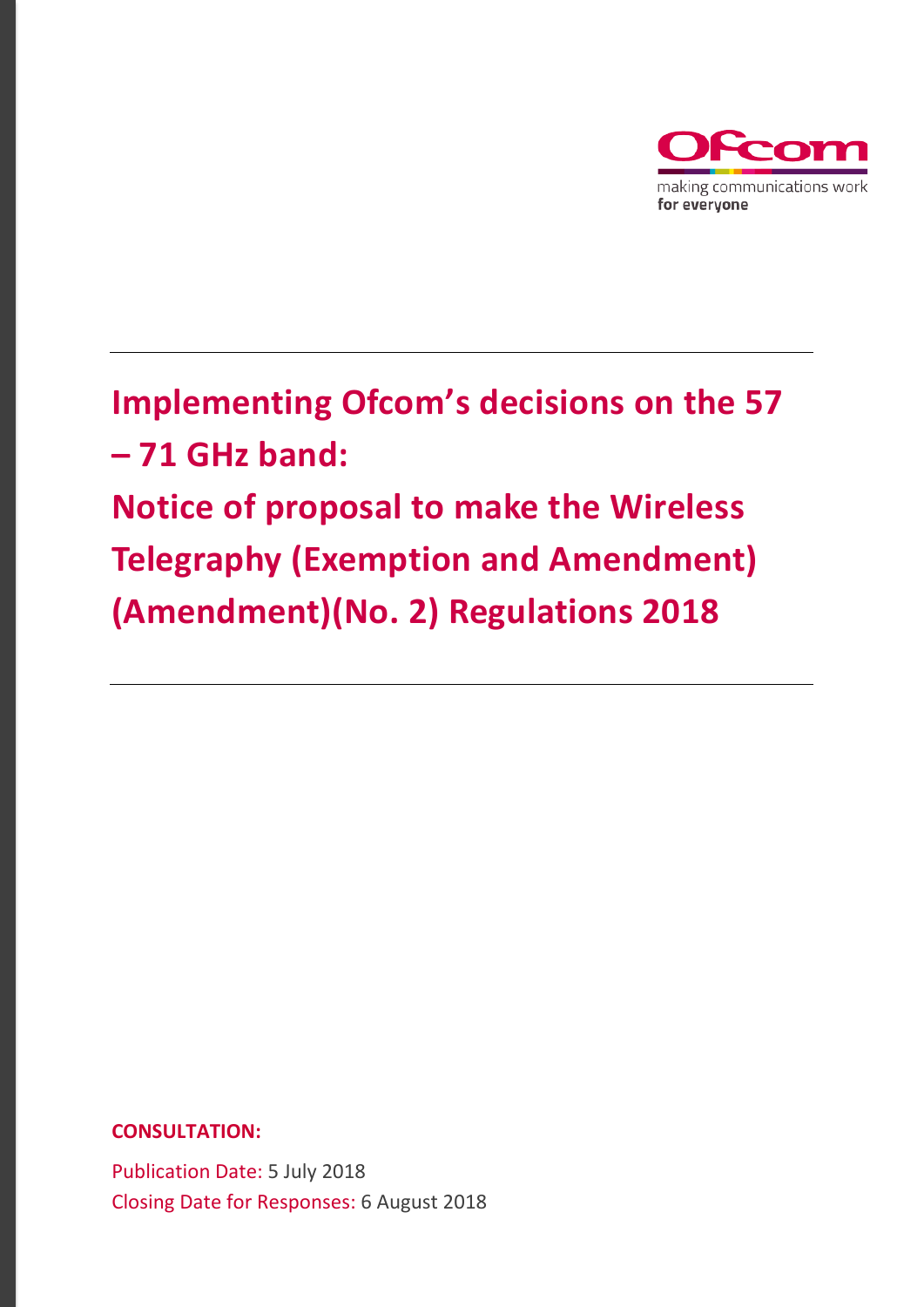## About this document

This document consults on Ofcom's proposal to make new regulations by statutory instrument. The new regulations change and extend the existing technical conditions and exemption from the requirement to obtain a Wireless Telegraphy Act licence for short range devices and fixed wireless systems.

The regulations are intended to implement Ofcom's decisions in its Statement on the review of spectrum used by fixed wireless services ("FWS Statement")<sup>[1](#page-1-0)</sup> as follows:

- a) For short range wideband data transmission:
	- (i) extend the current licence exemption and technical conditions (from 57 66 GHz) up to 71 GHz; and
	- (ii) introduce new technical conditions to allow licence exempt use of lower power equipment operating in a fixed outdoor installation in the 57 – 71 GHz band.
- b) For fixed wireless systems:

 $\overline{a}$ 

- (i) extend the current licence exemption (from 57.1 GHz 63.9 GHz) to 70.875 GHz, and by doing so, change the current authorisation approach for fixed wireless systems operating in the 64 – 66 GHz band from light licence to licence exempt; and
- (ii) extend the current technical conditions (from 57.1 63.9 GHz) up to 70.875 GHz.

The deadline to submit responses for this consultation is 5pm on 6 August 2018.

<span id="page-1-0"></span><sup>1</sup> [https://www.ofcom.org.uk/\\_\\_data/assets/pdf\\_file/0017/115631/statement-fixed-wireless-spectrum-strategy.pdf](https://www.ofcom.org.uk/__data/assets/pdf_file/0017/115631/statement-fixed-wireless-spectrum-strategy.pdf)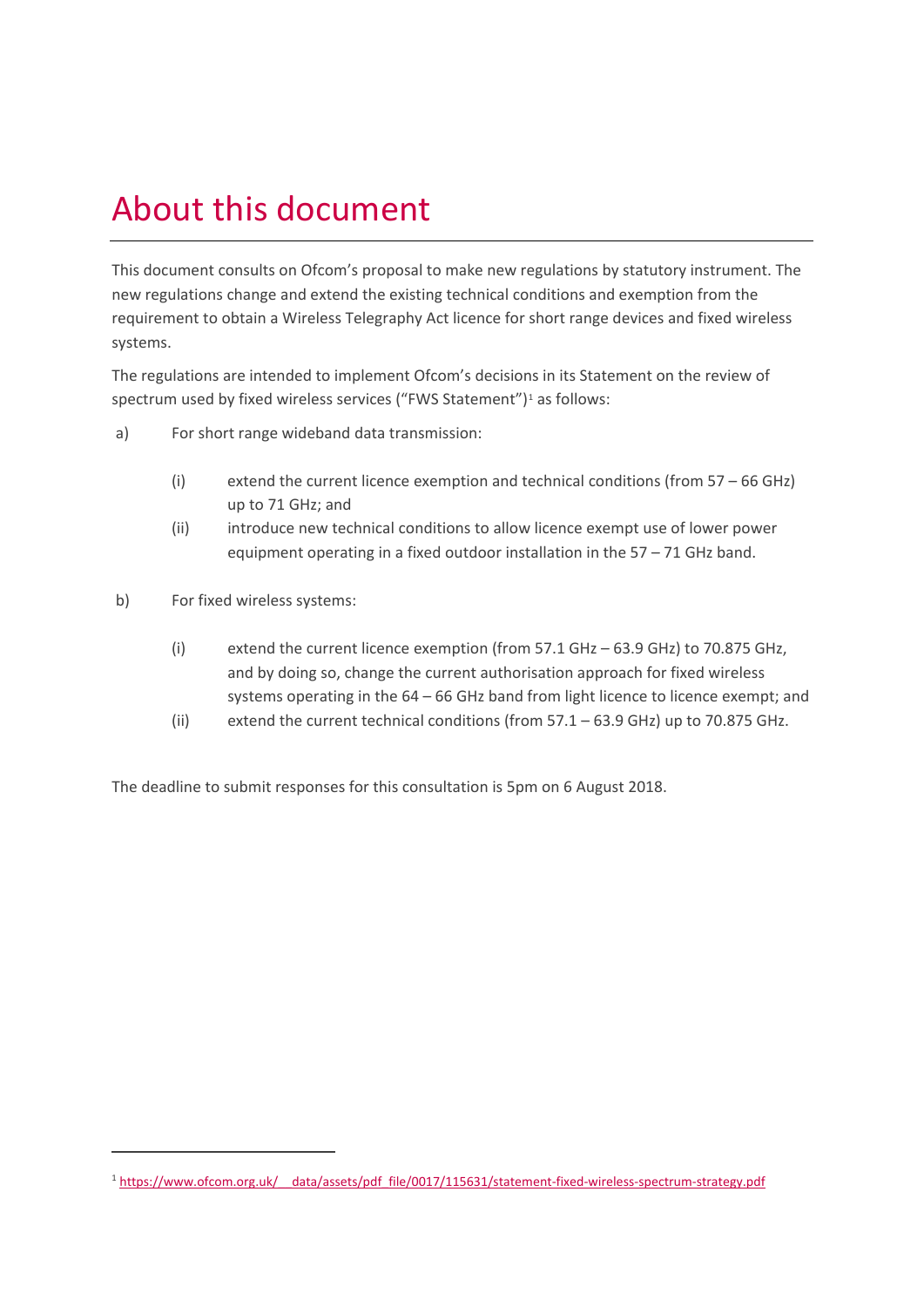## 1. Notice

### **Notice of proposals**

- 1.1 This notice follows from the FWSS Consultation<sup>2</sup>, in which Ofcom consulted on technical proposals to facilitate new use cases in the 57 – 66 GHz band under a single authorisation approach.
- 1.2 On 5 July 2018, we published our FWS Statement<sup>[3](#page-2-1)</sup> setting out our decisions (and reasoning) to change the authorisation approach for fixed wireless systems in the 64 – 66 GHz band to licence exempt and to implement common technical conditions across the 57- 71 GHz band for fixed and mobile use on a licence exempt basis.
- 1.3 This notice is given in accordance with section 122(4) and (5) of the Wireless Telegraphy Act 2006 (the "2006 Act") and explains our proposal to make a statutory instrument (see Annex A1).
- 1.4 This statutory instrument is intended to amend the Wireless Telegraphy (Exemption and Amendment) Regulations 2010 (the "2010 Exemption Regulations") to implement the decisions we have taken in the FWS Statement regarding technical conditions and licence exempt use in the 57 – 71 GHz band.

### **Background to notice**

 $\overline{a}$ 

1.5 Ofcom is responsible for authorising use of the radio spectrum. We permit the use of the radio spectrum either by granting wireless telegraphy licences under the 2006 Act or by making statutory regulations exempting users of particular equipment from the requirement to hold such a licence. It is unlawful and an offence to install or use wireless telegraphy apparatus without holding a licence granted by Ofcom, unless the use of such equipment is exempted.

### **Existing use and regulation of the 57 – 71 GHz band and proposed changes: first change (short range wideband data transmission)**

- 1.6 At present, the frequencies from 57 GHz to 66 GHz are available and used on a licence exempt basis for short range wideband data transmission. For these uses, the maximum EIRP permitted is 40 dBm and the minimum mean EIRP density is 13 dBm/MHz. Fixed outdoor installation is not permitted.
- 1.7 The relevant legislation which permits this licence exempt use is the 2010 Exemption Regulations. These regulations have been amended several times, including recently in

<span id="page-2-0"></span><sup>&</sup>lt;sup>2</sup> https://www.ofcom.org.uk/ data/assets/pdf file/0027/108594/Fixed-Wireless-Spectrum-Strategy.pdf

<span id="page-2-1"></span><sup>&</sup>lt;sup>3</sup> https://www.ofcom.org.uk/ data/assets/pdf\_file/0017/115631/statement-fixed-wireless-spectrum-strategy.pdf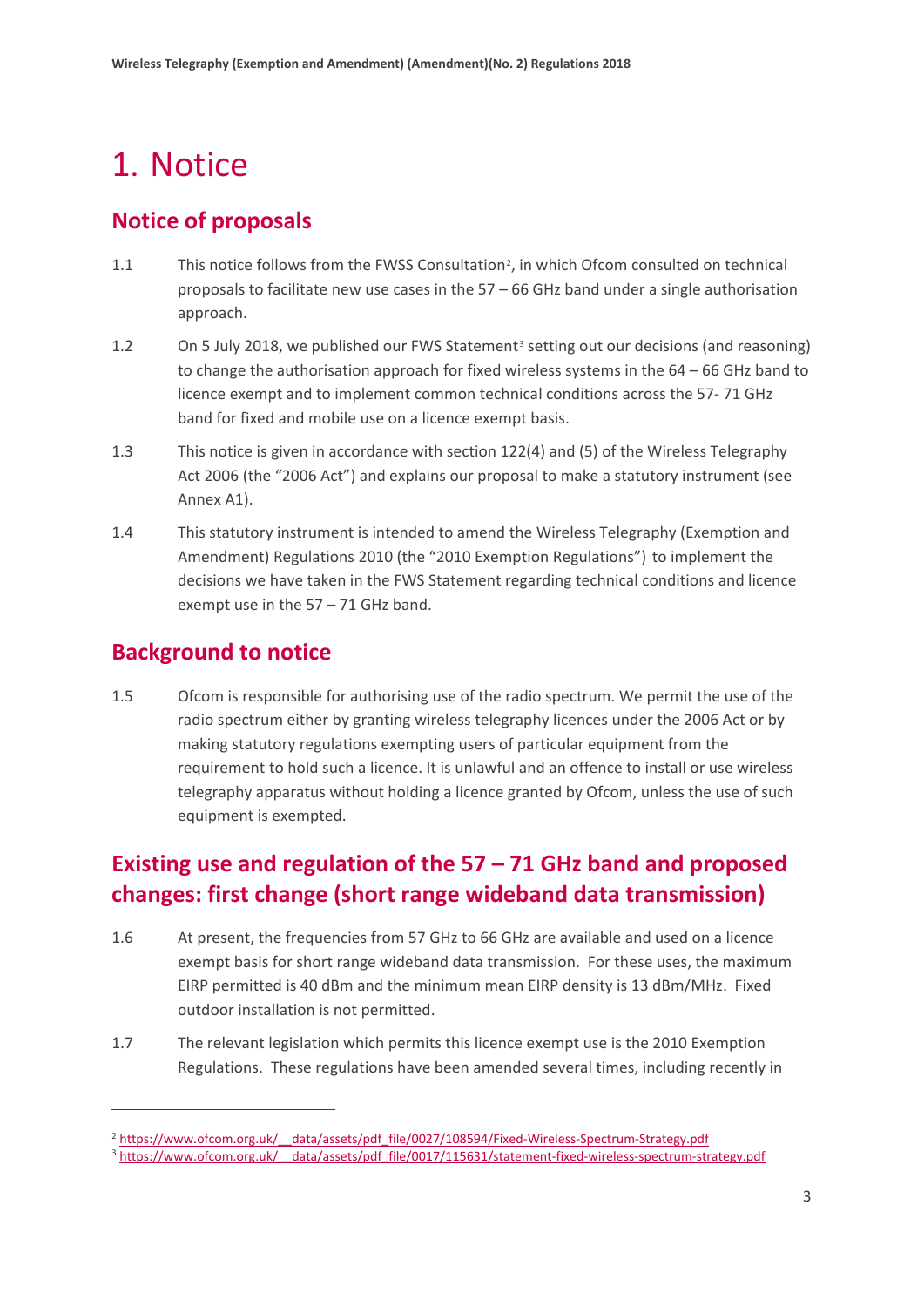2018. Regulation 5 of these regulations authorises this use by referring to the description of equipment in Ofcom's Interface Requirement publication "IR 2030 – UK Interface Requirements 2030 Licence Exempt Short Range Devices" published by Ofcom in February 2018.[4](#page-3-0)

- 1.8 Ofcom, following consultation in December 2017, has decided to extend the current licence exemption (from 57 GHz up to 66 GHz) up to 71 GHz under existing technical conditions. Ofcom will also make technical changes permitting low power outdoor installations and use operating at up to 40 dBm EIRP to operate at a maximum transmit output power of 27 dBm without a minimum antenna gain requirement.<sup>[5](#page-3-1)</sup>
- 1.9 This Notice sets out the proposed legislation which is proposed to achieve this change. The legislation will achieve this by making changes to refer to an updated version of the Interface Requirement which contains the technical changes.

### **Existing use and regulation of the 57 – 71 GHz band and proposed changes: second change (fixed wireless systems)**

- 1.10 At present, the frequencies from 57.1 GHz to 63.9 GHz are available and used on a licence exempt basis for fixed wireless systems. For these uses, the maximum EIRP permitted is 55 dBm, the maximum transmit output power is 10 dBm and the minimum antenna gain is 30 dBi.
- 1.11 The relevant legislation which permits this licence exempt use is the 2010 Amendment Regulations. Regulation 6 of these regulations authorises this use by referring to the description of equipment in Ofcom's Interface Requirement publication "IR 2078 - UK Interface Requirement 2078 Fixed Wireless Systems in the frequency band 57.1 to 63.9 GHz", published by Ofcom in October 2010.<sup>6</sup>
- 1.12 The frequencies from 64 GHz to 66 GHz are also available and used on a licensed basis (self coordinated) for fixed wireless systems. The maximum EIRP is 55 dBW.
- 1.13 Ofcom, following consultation in December 2017, has decided to extend the licence exemption from 57.1 GHz up to 66 GHz, and beyond up to 70.875 GHz under the existing technical conditions.[7](#page-3-3)
- 1.14 This Notice sets out the proposed legislation which is proposed to achieve these changes. The legislation will achieve this by making changes to refer to the updated versions of the Interface Requirements which contain the technical changes.

 $\overline{a}$ 

<span id="page-3-0"></span><sup>&</sup>lt;sup>4</sup> The current version of IR 2030 is available at: https://www.ofcom.org.uk/ data/assets/pdf file/0028/84970/ir-2030[july-2017.pdf](https://www.ofcom.org.uk/__data/assets/pdf_file/0028/84970/ir-2030-july-2017.pdf)

<span id="page-3-1"></span><sup>&</sup>lt;sup>5</sup> See proposed changes underlined in tracked changes in Annex A2 of this document.

<span id="page-3-3"></span><span id="page-3-2"></span><sup>&</sup>lt;sup>6</sup> The current version of IR 2078 is available at: https://www.ofcom.org.uk/ data/assets/pdf\_file/0028/84646/ir\_2078.pdf

 $<sup>7</sup>$  See proposed changes underlined in tracked changes in Annex A3 of this document.</sup>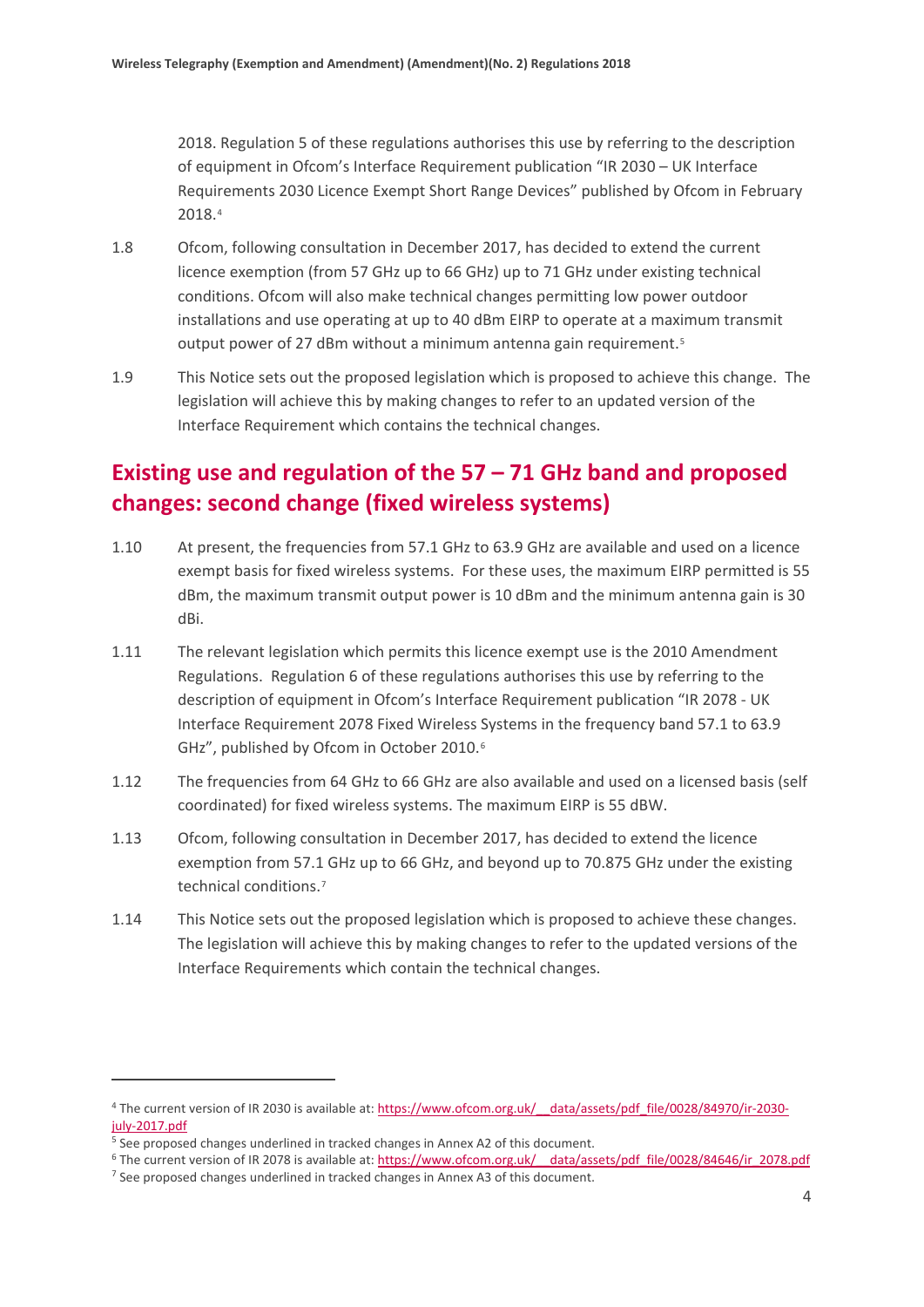### **Earlier policy consultation**

- 1.15 These two changes follow from the FWSS Consultation, in which we consulted on technical proposals to facilitate new use cases in the 57 – 66 GHz band under a single authorisation approach.
- 1.16 On 5 July 2018, we published our FWS Statement setting out our decisions to change the authorisation approach for fixed wireless systems in the 64 – 66 GHz band to licence exempt and to implement common technical conditions across the 57 - 71 GHz band for fixed and mobile use on a licence exempt basis. A summary of the technical conditions which we propose to permit under this new legislation are shown in Figure 1.



**Figure 1: Technical conditions in the 57 – 71 GHz band**

- 1.17 The general effect of the Proposed Regulations would be to implement this decision. Equipment must meet the minimum parameters as set out in IR 2030 and IR 2078 (see Annex A2 and A3) to qualify for exemption under the 2006 Act. The substantive requirements for, and detailed effects of, the exemption are set out in the FWS Statement.
- 1.18 As discussed in the FWS Statement, Ofcom will make the appropriate changes to the 65/70/80 GHz Self Coordinated licences to reflect the authorisation changes proposed in this document in due course.

### **Proposed regulations**

- 1.19 To give effect to these decisions, we are proposing to make the Wireless Telegraphy (Exemption and Amendment) (Amendment)(No. 2) Regulations 2018 (the "Proposed Regulations"), set out in Annex A1 to this document.
- 1.20 The Proposed Regulations are intended to amend the 2010 Exemption Regulations as follows:
	- a) For short range wideband data transmission: amend regulation 5 of the 2010 Exemption Regulations to refer to an updated version of IR 2030; and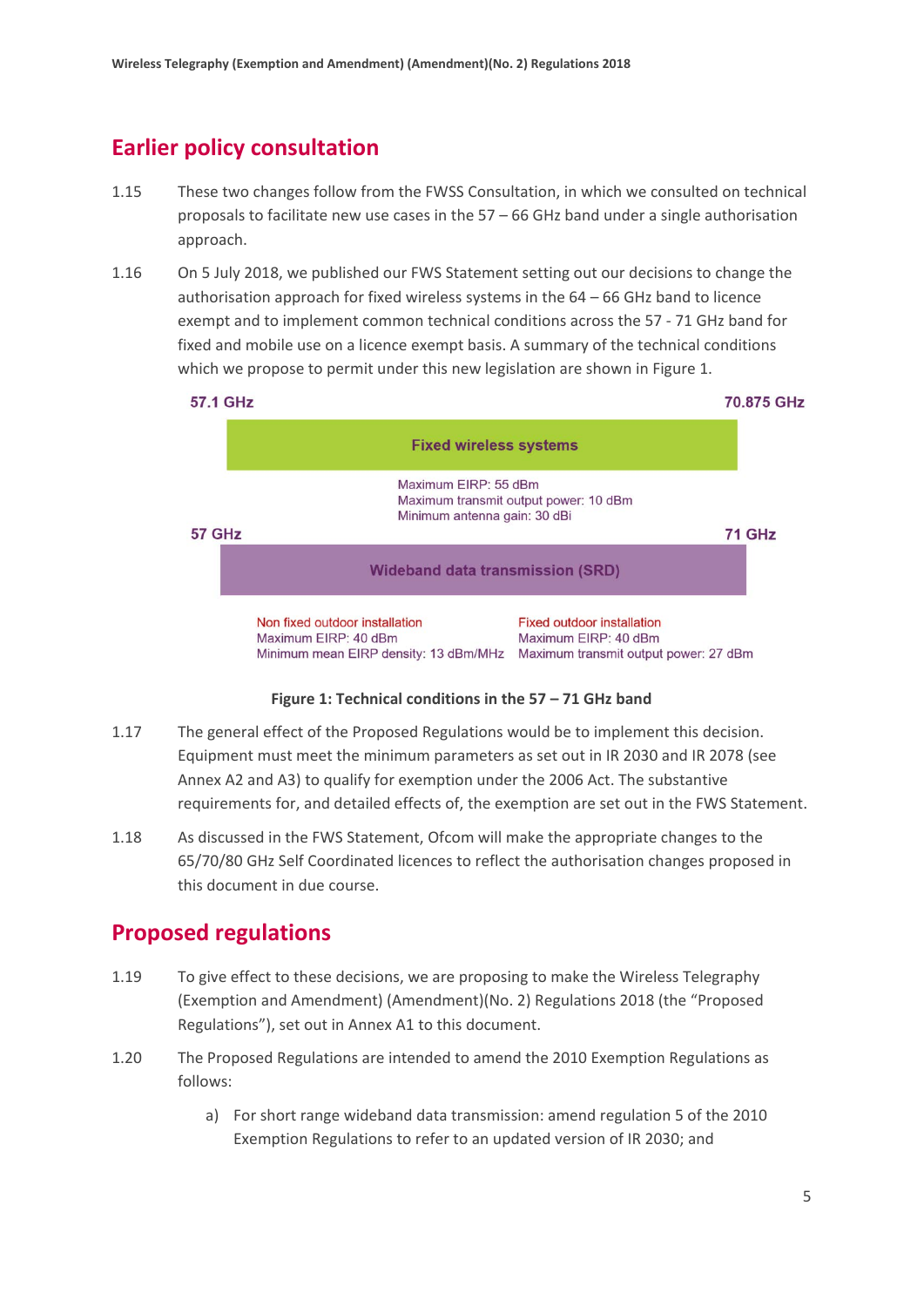- b) For fixed wireless systems: amend regulation 6 of the 2010 Exemption Regulations to refer to an updated version of IR 2078.
- 1.21 The proposed amendments to the relevant section of Interface Requirement 2030 (are set out in Annex A2 to this document and shown underlined in tracked changes. The full Interface Requirement 2030 with the proposed amendments is published on the Ofcom website[8](#page-5-0).
- 1.22 The proposed amendments to IR 2078 are set out in Annex A3 to this document and shown underlined in tracked changes. The full Interface Requirement 2078 with the proposed amendments is published on the Ofcom website<sup>[9](#page-5-1)</sup>.

#### **Question:**

Do you have any comments on the drafting of the Proposed Regulations in Annex A1?

### **Entry into force of the Proposed Regulations**

- 1.23 Following this consultation period, Ofcom will take into account any comments received on the drafting of the Proposed Regulations and may amend them, if considered appropriate. Ofcom plans to publish its final statement relating to the Proposed Regulations in October 2018. This statement will confirm the final version of the Proposed Regulations.
- 1.24 The Proposed Regulations will come into force as soon as practical after making the final statement.

#### **Comments and representations**

 $\overline{a}$ 

- 1.25 In accordance with the requirements of section 122(4) and (5) of the 2006 Act, this document gives statutory notice of our proposal to make the Proposed Regulations (as set out in Annex A1). We are seeking comments on whether the Proposed Regulations correctly implement our decisions in the FWS Statement but are not seeking comments on the policy decisions themselves.
- 1.26 Comments on the Proposed Regulations are invited by 5pm on 6 August 2018.

<span id="page-5-0"></span><sup>8</sup> See: https://www.ofcom.org.uk/ data/assets/pdf\_file/0021/115653/Draft-IR-2030.pdf

<span id="page-5-1"></span><sup>9</sup> See[: https://www.ofcom.org.uk/\\_\\_data/assets/pdf\\_file/0022/115654/Draft-IR-2078.pdf](https://www.ofcom.org.uk/__data/assets/pdf_file/0022/115654/Draft-IR-2078.pdf)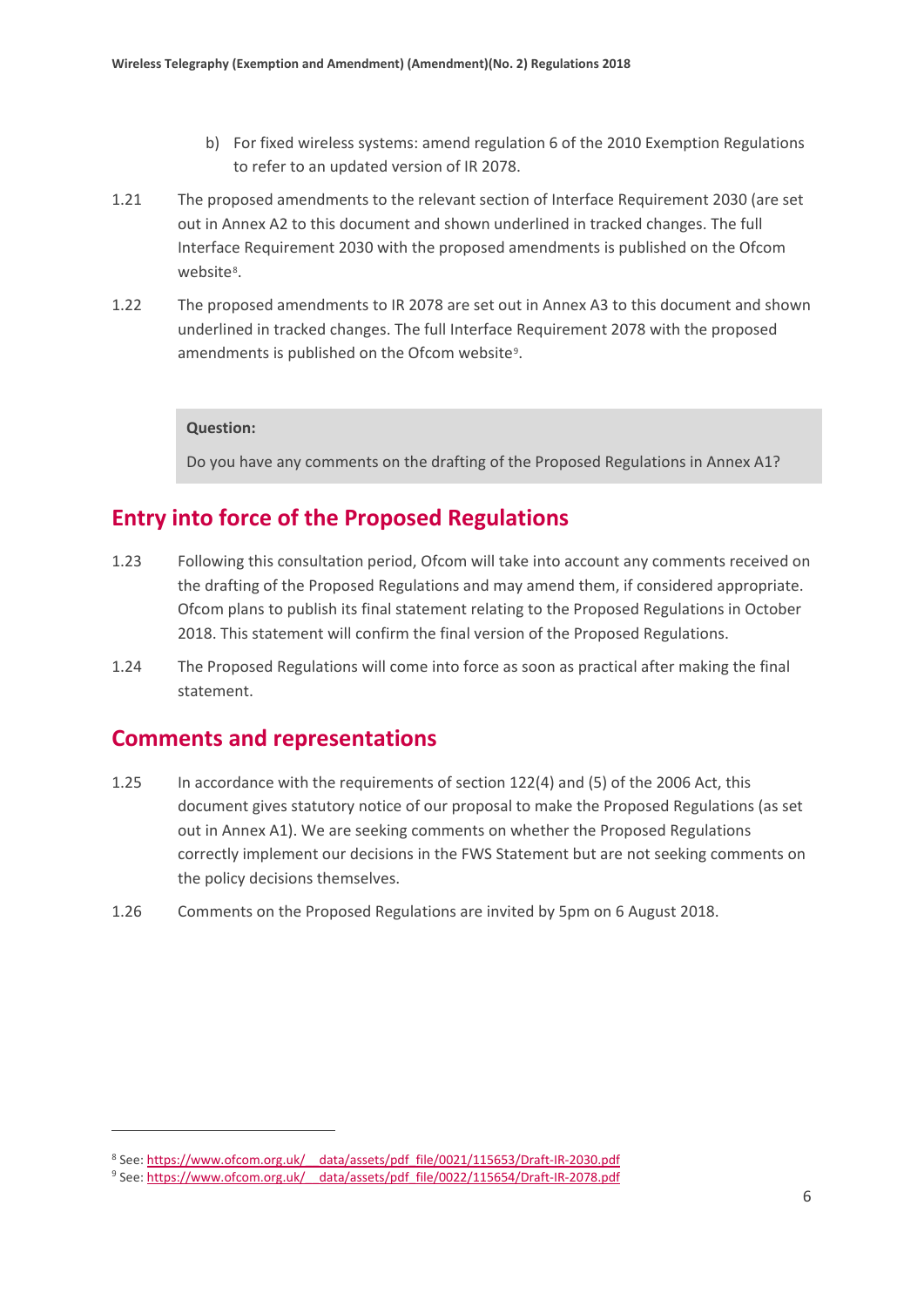## 2. General legislative background

- 2.1 Under section 8 (1) of the 2006 Act, it is unlawful to establish or use a wireless telegraphy station or install or use wireless telegraphy apparatus except under and in accordance with a wireless telegraphy licence granted under the 2006 Act.
- 2.2 Under section 8 (3) of that Act, Ofcom may make regulations exempting from the licensing requirements under section 8 (1) the establishment, installation or use of wireless telegraphy stations or wireless telegraphy apparatus of such classes or description as may be specified in the regulations, either absolutely or subject to such terms, provisions and limitations as may be specified.
- 2.3 Under section 8(4) of the 2006 Act, we must make regulations to exempt equipment if its installation or use is not likely to:
	- involve undue interference with wireless telegraphy;
	- have an adverse effect on technical quality of service;
	- lead to inefficient use of the part of the electromagnetic spectrum available for wireless telegraphy;
	- endanger safety of life;
	- prejudice the promotion of social, regional or territorial cohesion; or
	- prejudice the promotion of cultural and linguistic diversity and media pluralism.
- 2.4 In accordance with the requirements of section 8(3B) of the 2006 Act, the terms, provisions and limitations specified in the regulations must be:
	- objectively justifiable in relation to the wireless telegraphy stations or wireless telegraphy apparatus to which they relate;
	- not such as to discriminate unduly against particular persons or against a particular description of persons;
	- proportionate to what they are intended to achieve; and
	- transparent in relation to what they are intended to achieve.
- 2.5 We make exemption regulations by means of a statutory instrument. Before making any such regulations, we are required by section 122(4) of the 2006 Act to give notice of our proposal to do so. Under section 122(5), the notice must state that we propose to make the regulations in question, set out their general effects, specify an address from which a copy of the proposed regulations or order may be obtained, and specify a time period of at least one month during which any representations with respect to the proposal must be made to us.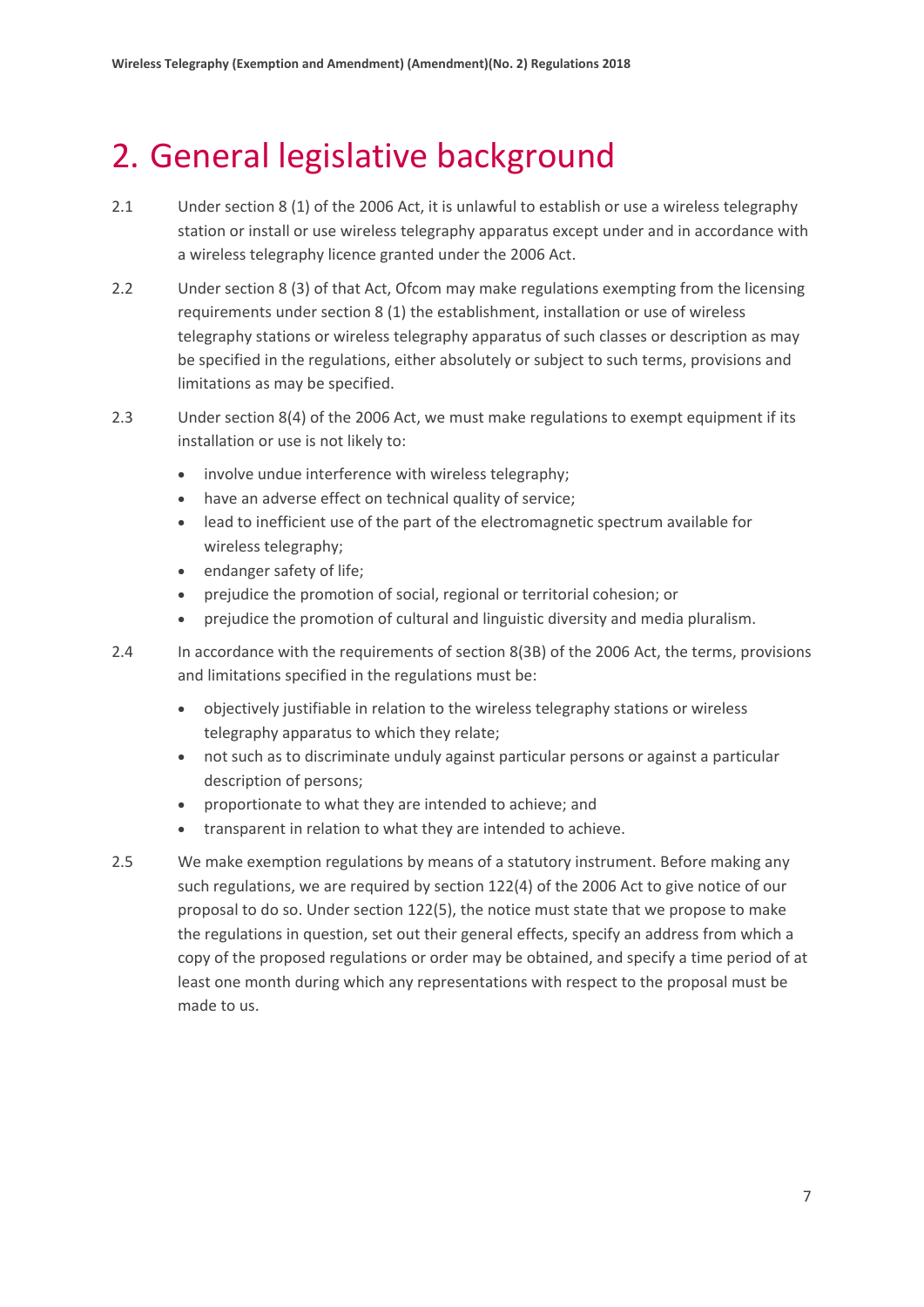## A1. Draft of Proposed Regulations

STATUTORY INSTRUMENT S

### **2018 No.**

### **ELECTRONIC COMMUNICATIONS**

The Wireless Telegraphy (Exemption and Amendment) (Amendment) (No. 2) Regulations 2018

> *Made - - - - Coming into force - -*

- 1. The Office of Communications ("OFCOM") make the following Regulations in exercise of the powers conferred by sections 8(3) and 122 of the Wireless Telegraphy Act 2006(
- 2.  $1)$  $1)$ (the "Act").

Before making these Regulations, OFCOM have given notice of their proposal to do so in accordance with section  $122(4)(a)$  of the Act, published notice of their proposal in accordance with section  $122(4)(b)$  of the Act, and have considered the representations made to them before the time specified in the notice in accordance with section 122(4)(c) of the Act.

#### **Citation and commencement**

 $\overline{a}$ 

**1.**—(1) These Regulations may be cited as the Wireless Telegraphy (Exemption and Amendment) (Amendment) (No. 2) Regulations 2018 and shall come into force on [ ] 2018.

#### **Amendment of the Wireless Telegraphy (Exemption and Amendment) Regulations 2010**

**[2](#page-7-1).**—(1) The Wireless Telegraphy (Exemption and Amendment) Regulations 2010(<sup>2</sup>) shall be amended in accordance with the following provisions of these Regulations.

(2) In regulation 5 (short range devices), for ""IR 2030—UK Interface Requirements 2030 Licence Exempt Short Range Devices", published by OFCOM in February 2018", substitute ""IR 2030—UK Interface Requirements 2030 Licence Exempt Short Range Devices", published by OFCOM in xx 2018".

(3) In regulation 6 (fixed wireless systems), for ""IR 2078, UK Interface Requirement 2078, Fixed Wireless Systems in the frequency band 57.1 to 63.9 GHz(c)" substitute ""IR 2078—UK Interface Requirement 2078, Fixed Wireless Systems in the frequency band 57.1 to 70.875 GHz published by OFCOM in  $\overline{\text{xx}}$  2018".

<span id="page-7-0"></span><sup>(</sup> 1) 2006 c.36; sections 8(3), 12 and 122 were extended to the Bailiwick of Guernsey by article 2 of the Wireless Telegraphy (Guernsey) Order 2006 (S.I. 2006/3325); to the Bailiwick of Jersey by article 2 of the Wireless Telegraphy (Jersey) Order 2006 (S.I. 2006/3324); and to the Isle of Man by article 2 of the Wireless Telegraphy (Isle of Man) Order 2007 (S.I. 2007/278).

<span id="page-7-1"></span><sup>(</sup> 2) S.I. 2010/2512 as amended by S.I. 2011/3035, S.I. 2013/1253, S.I. 2014/1484, S.I. 2017/746 and S.I. 2018/263.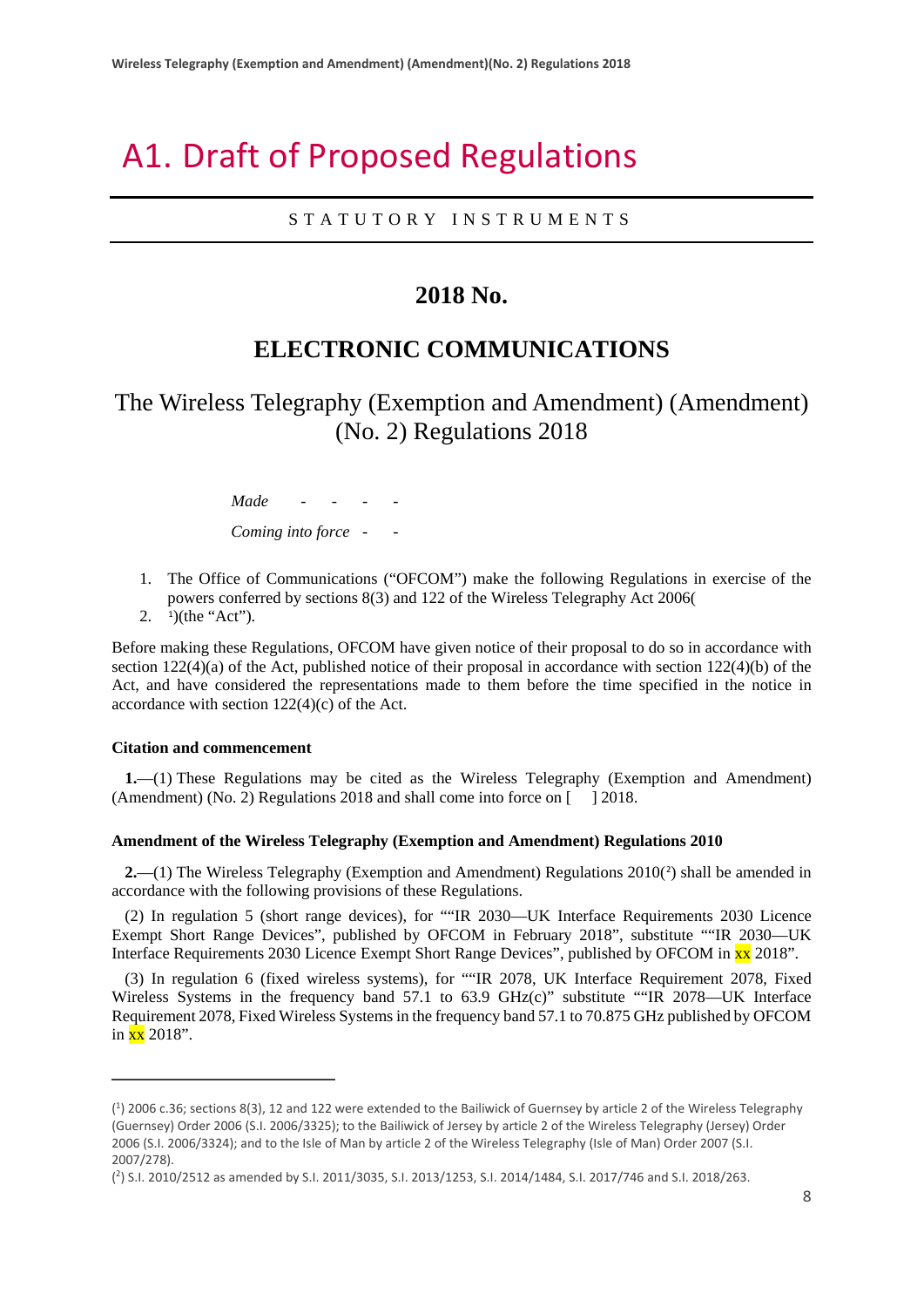Group Director of Spectrum Group For and by the authority of the Office of Communications

#### **EXPLANATORY NOTE**

*(This note is not part of the Regulations)*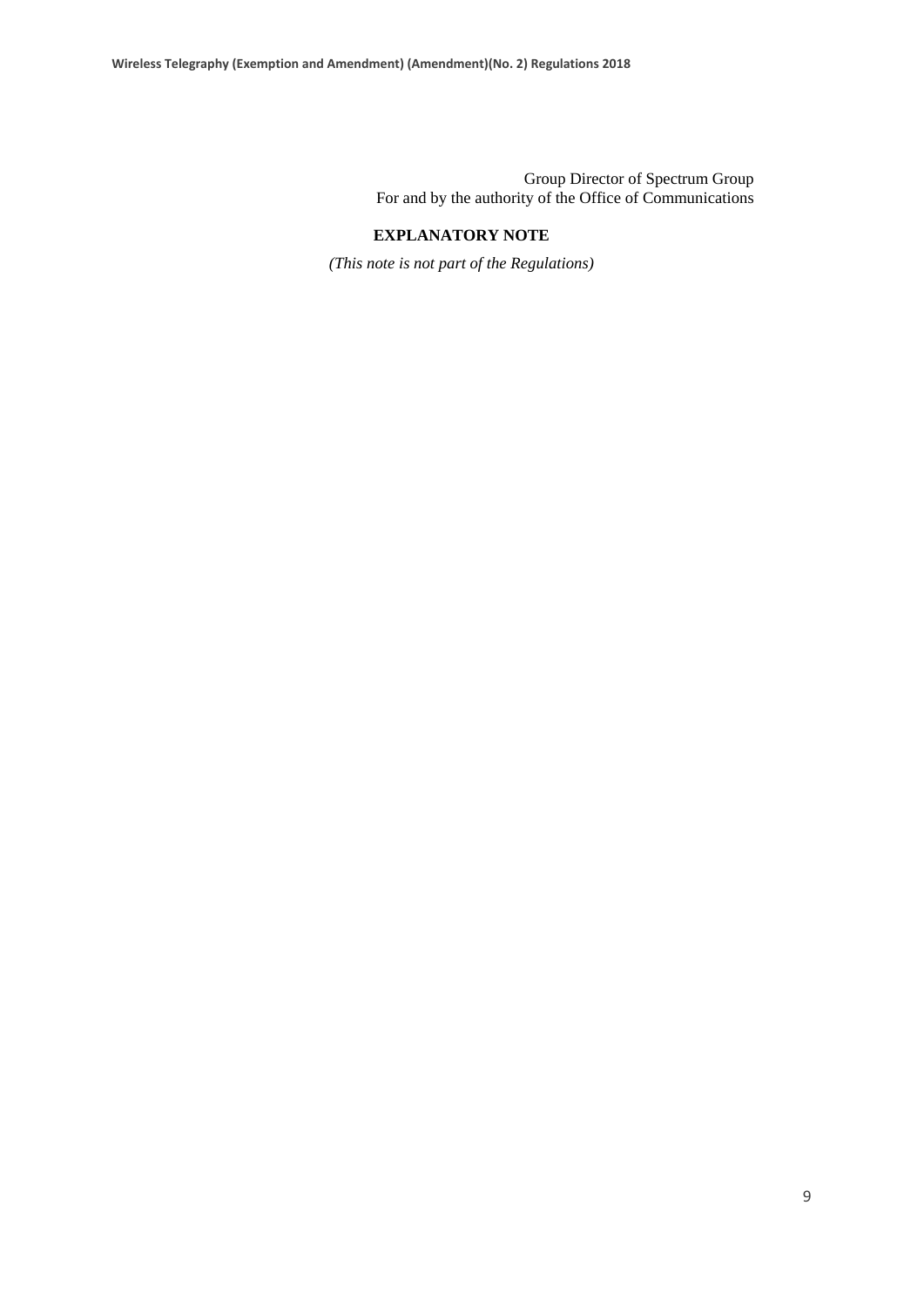$\overline{a}$ 

# <span id="page-9-0"></span>A2. Draft updated IR 2030 (showing proposed amendments underlined in tracked changes)<sup>[12](#page-9-0)</sup>

|                                                     | Table 3.1: Minimum requirements for the use of Short Range Devices<br><b>Normative Part</b> |                                                                                                                                                       |                          |                                         |                                                                               |                                                                                                               |                    |                                                                                                                                                                                                                                  |                                         |  |
|-----------------------------------------------------|---------------------------------------------------------------------------------------------|-------------------------------------------------------------------------------------------------------------------------------------------------------|--------------------------|-----------------------------------------|-------------------------------------------------------------------------------|---------------------------------------------------------------------------------------------------------------|--------------------|----------------------------------------------------------------------------------------------------------------------------------------------------------------------------------------------------------------------------------|-----------------------------------------|--|
| Interface /<br><b>Notification</b><br>number / Date | <b>Application</b>                                                                          | <b>Comments to</b><br>application                                                                                                                     | <b>Frequency</b><br>band | <b>Comments to</b><br>frequency<br>band | Maximum transmit power /<br><b>Power spectral density / Field</b><br>strength | <b>Comments to</b><br><b>Maximum transmit</b><br>power / Power<br>spectral density /<br><b>Field strength</b> | <b>Channelling</b> | <b>Channel access and</b><br>occupation rules                                                                                                                                                                                    | <b>Reference</b>                        |  |
| IR2030/7/2<br>2010/0168/UK<br>Oct 2010              | Transmission<br>Systems                                                                     | Wideband Data   Equipment must not $\left[57 - 66\right.71$<br>form part of a fixed<br>outdoors<br>installation.<br>Equipment may be<br>used airborne | GHz                      |                                         | 40 dBm e.i.r.p. /<br>13 dBm/MHz e.i.r.p.                                      |                                                                                                               |                    | Techniques to access<br>spectrum and mitigate<br>interference that provide<br>at least equivalent<br>performance to the<br>techniques described in<br>harmonised standards<br>adopted under Directive<br>2014/53/EU must be used | EN 302 567<br>2013/752/EU<br>Band No.75 |  |

<sup>&</sup>lt;sup>12</sup> The full version of IR 2030 with proposed amendment is available at: https://www.ofcom.org.uk/ data/assets/pdf file/0021/115653/Draft-IR-2030.pdf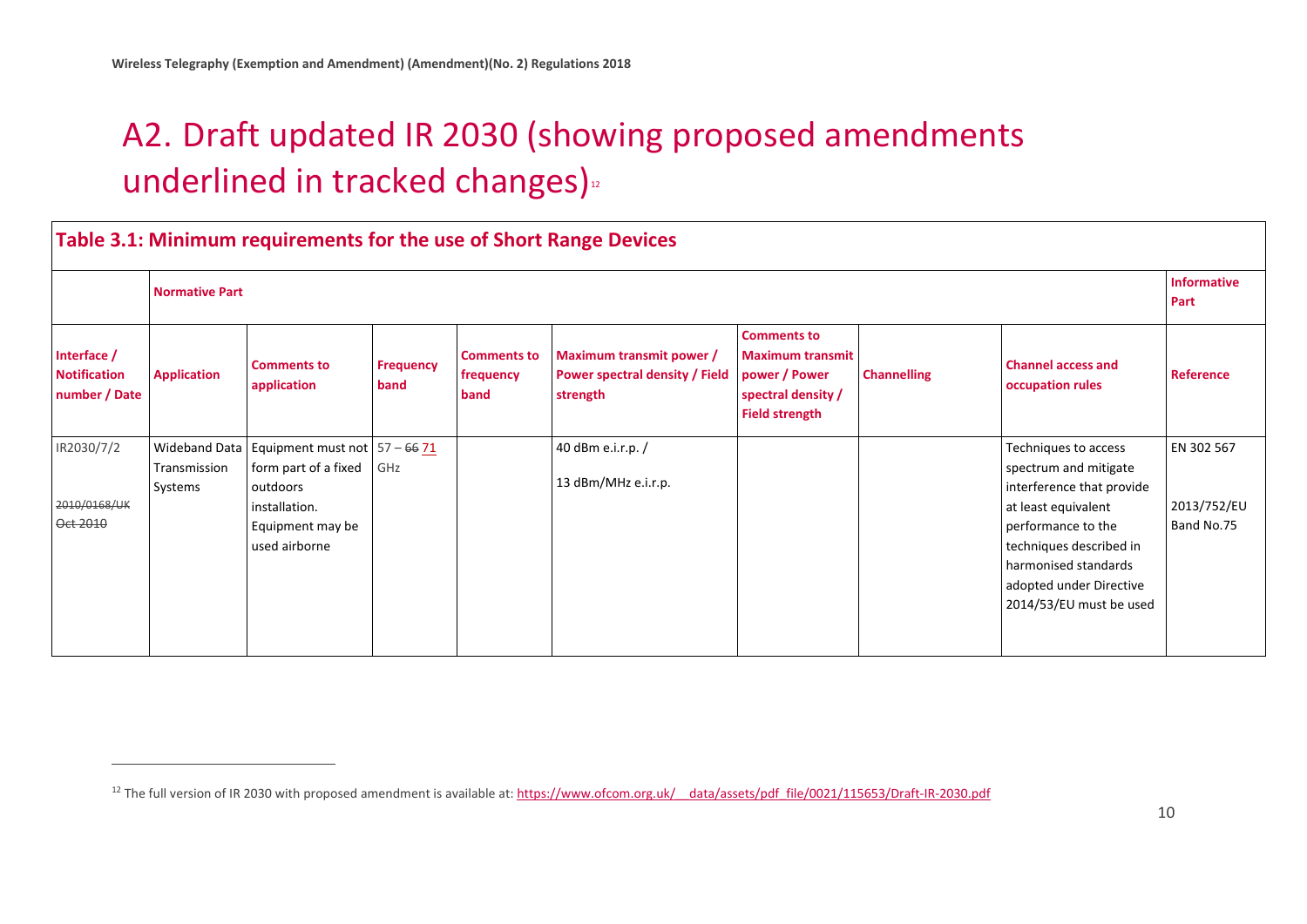| IR2030/7/4 |                | <b>Wideband Data Equipment forming</b> | $57 - 71$ GHz | For operation    | 40 dBm e.i.r.p. /       |  | Techniques to access      | EN 302 567 |
|------------|----------------|----------------------------------------|---------------|------------------|-------------------------|--|---------------------------|------------|
|            | Transmission   | part of a fixed                        |               | in the $59 -$    |                         |  | spectrum and mitigate     |            |
|            | <b>Systems</b> | outdoor installation.                  |               | 63.9 GHz         | 27 dBm maximum transmit |  | interference that provide |            |
|            |                |                                        |               | band,            | output power*           |  | at least equivalent       |            |
|            |                |                                        |               | transmission     | *total conducted power  |  | performance to the        |            |
|            |                |                                        |               | not permitted    | delivered to antenna    |  | techniques described in   |            |
|            |                |                                        |               | within six       | port/ports              |  | harmonised standards      |            |
|            |                |                                        |               | kilometres of    |                         |  | adopted under Directive   |            |
|            |                |                                        |               | any of the       |                         |  | 2014/53/EU must be used   |            |
|            |                |                                        |               | following        |                         |  |                           |            |
|            |                |                                        |               | <b>locations</b> |                         |  |                           |            |
|            |                |                                        |               | (expressed by    |                         |  |                           |            |
|            |                |                                        |               | latitude and     |                         |  |                           |            |
|            |                |                                        |               | longitude        |                         |  |                           |            |
|            |                |                                        |               | coordinates)-    |                         |  |                           |            |
|            |                |                                        |               | (i)07° 23' 36.6" |                         |  |                           |            |
|            |                |                                        |               | W, 57° 21' 3.6"  |                         |  |                           |            |
|            |                |                                        |               | <u>N;</u>        |                         |  |                           |            |
|            |                |                                        |               |                  |                         |  |                           |            |
|            |                |                                        |               | (ii) 04° 58' 21" |                         |  |                           |            |
|            |                |                                        |               | W, 51° 37'       |                         |  |                           |            |
|            |                |                                        |               |                  |                         |  |                           |            |
|            |                |                                        |               | 16.8" N; and     |                         |  |                           |            |
|            |                |                                        |               |                  |                         |  |                           |            |
|            |                |                                        |               | (iii)00° 36'     |                         |  |                           |            |
|            |                |                                        |               | 22.8" W, 52°     |                         |  |                           |            |
|            |                |                                        |               | 38' 1.8" N.      |                         |  |                           |            |
|            |                |                                        |               |                  |                         |  |                           |            |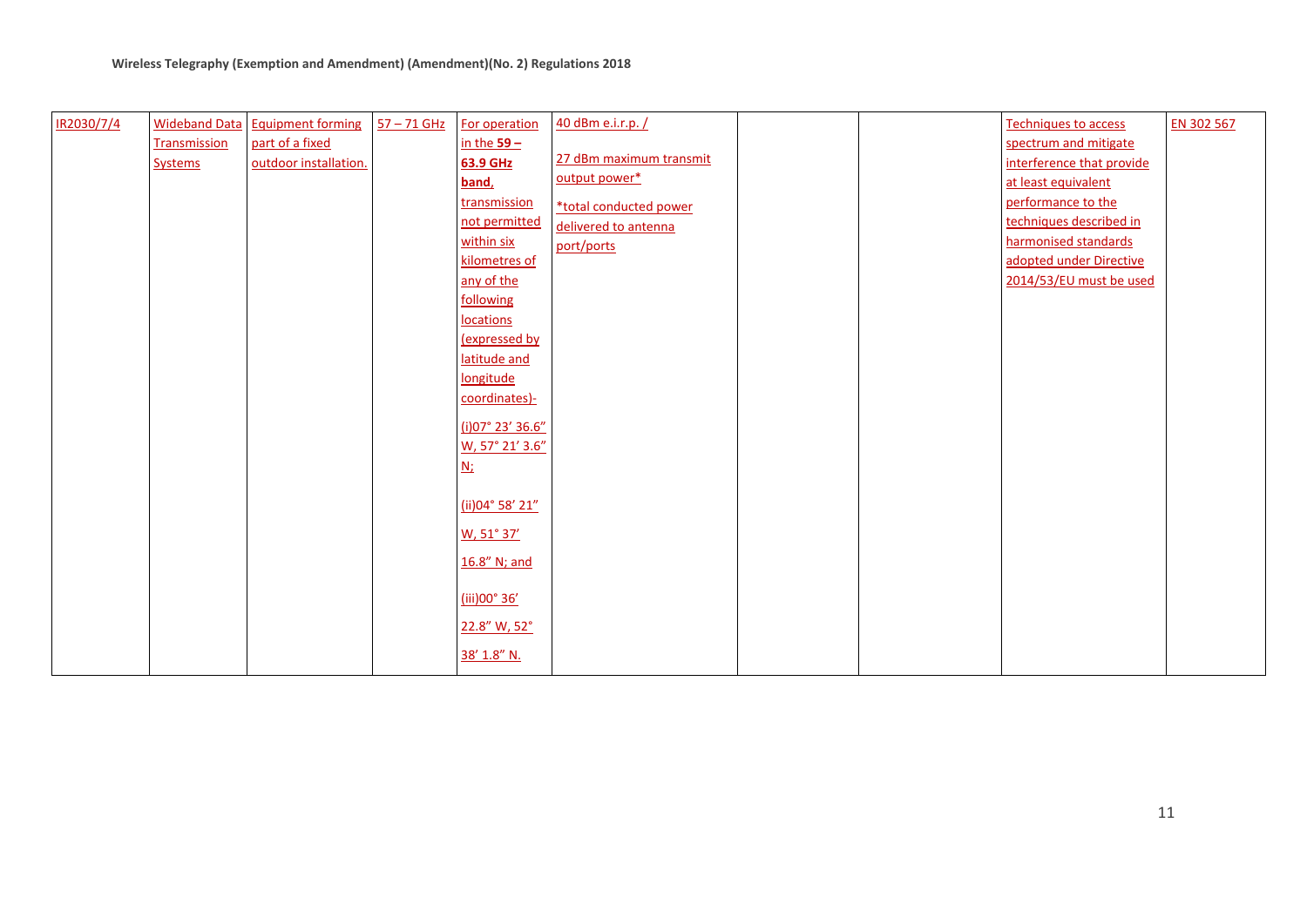# A3. Draft updated IR 2078 (showing proposed amendments underlined in tracked changes)<sup>[13](#page-11-0)</sup>

### **Table 3.1: Minimum requirements for the use of: FWS operating in the 57.1 – 63.9 70.875 GHz band**

|                | Mandatory (1-10)                           |                                                                                                                                                                          |
|----------------|--------------------------------------------|--------------------------------------------------------------------------------------------------------------------------------------------------------------------------|
|                | Frequency band(s)                          | $57.1 - 63.9$ 70.875 GHz                                                                                                                                                 |
| 2              | Radiocommunication Service                 | Fixed                                                                                                                                                                    |
| 3              | Application                                | <b>Fixed Links</b>                                                                                                                                                       |
| $\overline{4}$ | Channelling                                |                                                                                                                                                                          |
| 5              | Modulation / Occupied bandwidth            |                                                                                                                                                                          |
| 6              | Direction / Separation                     |                                                                                                                                                                          |
| $\overline{7}$ | /Maximum Transmit Power / Power<br>Density | Maximum transmit power of 10 dBm and a<br>maximum EIRP of 55 dBm. Minimum antenna<br>gain of 30 dBi. Transmission not permitted in<br>certain areas (See table 4.1)      |
| 8              | Channel access and occupation<br>rules     |                                                                                                                                                                          |
| 9              | Authorisation regime                       | Licence exempt                                                                                                                                                           |
| 10             | Additional essential requirements          | N/A                                                                                                                                                                      |
|                | Informative (11-13)                        |                                                                                                                                                                          |
| 11             | Frequency planning assumptions             |                                                                                                                                                                          |
| 12             | Planned changes                            |                                                                                                                                                                          |
| 13             | Reference                                  | ETSI EN 302 217 - Fixed Radio Systems;<br>Characteristics and requirements for point-to-<br>point equipment and antennas.<br>ECC Recommendation (09)01 - Use of the 57 - |
|                |                                            | 64 GHz frequency band for point-to-point<br>fixed wireless systems.                                                                                                      |
| 14             | Notification                               |                                                                                                                                                                          |
| 15             | Remarks                                    | None                                                                                                                                                                     |

 $\overline{a}$ 

<span id="page-11-0"></span><sup>&</sup>lt;sup>13</sup> The full version of IR 2078 with proposed amendments available at: [https://www.ofcom.org.uk/\\_\\_data/assets/pdf\\_file/0022/115654/Draft-IR-2078.pdf](https://www.ofcom.org.uk/__data/assets/pdf_file/0022/115654/Draft-IR-2078.pdf)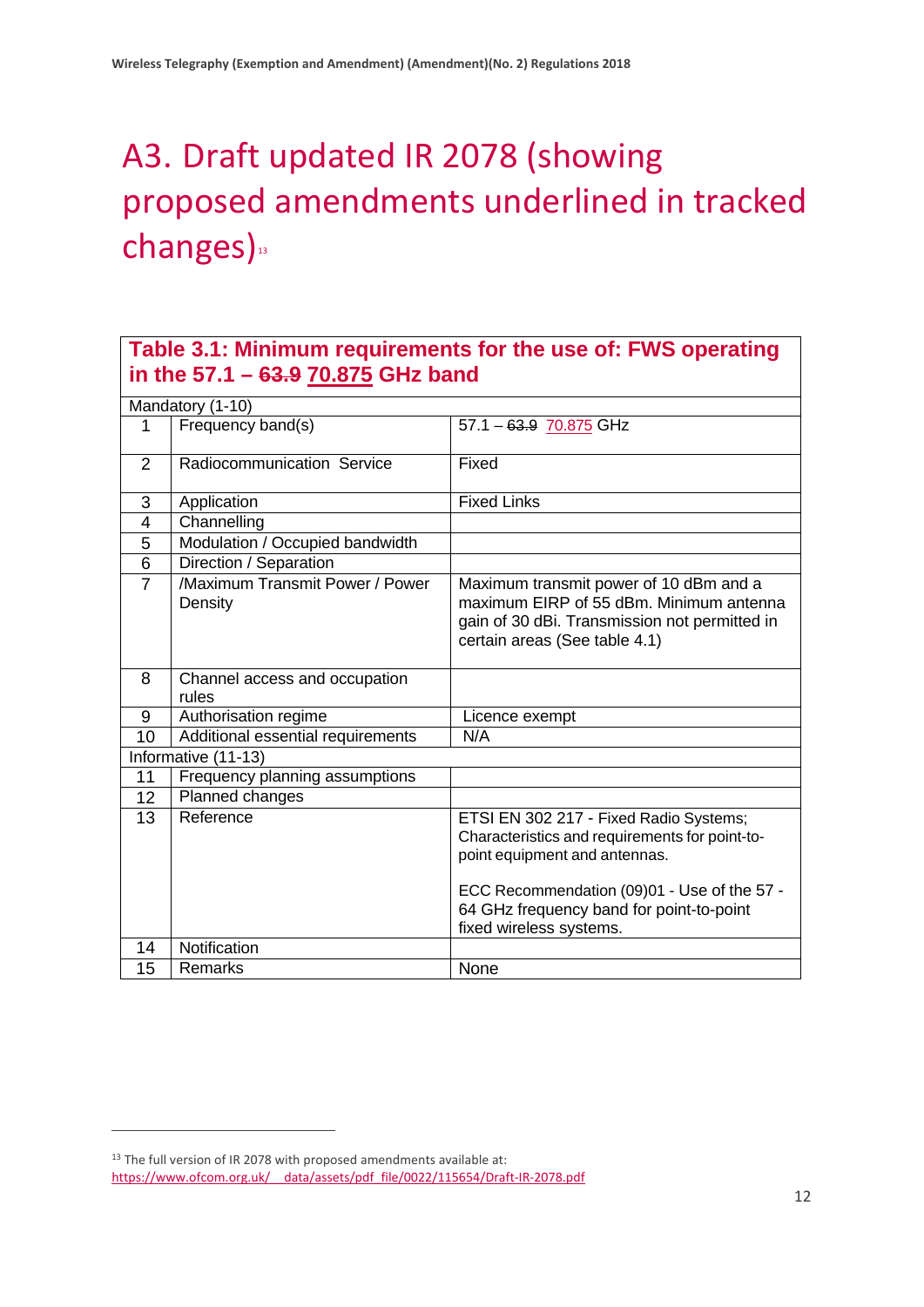# A4. Responding to this consultation

### **How to respond**

- A4.1 Ofcom invites views and comments on the issues raised in this document, to be made by 5pm on 6 August 2018.
- A4.2 You can download a response form from [https://www.ofcom.org.uk/consultations-and](https://www.ofcom.org.uk/consultations-and-statements/category-3/implementing-decisions-57-71-ghz-band)[statements/category-3/implementing-decisions-57-71-ghz-band.](https://www.ofcom.org.uk/consultations-and-statements/category-3/implementing-decisions-57-71-ghz-band) You can return this by email or post to the address provided in the response form.
- A4.3 If your response is a large file, or has supporting charts, tables or other data, please email it to 60GHz@ofcom.org.uk, as an attachment in Microsoft Word format, together with the cover sheet [\(https://www.ofcom.org.uk/consultations-and-statements/consultation](https://www.ofcom.org.uk/consultations-and-statements/consultation-response-coversheet)[response-coversheet\)](https://www.ofcom.org.uk/consultations-and-statements/consultation-response-coversheet).
- A4.4 Responses may alternatively be posted to the address below, marked with the title of the consultation:

Paul Chapman Ofcom Riverside House 2A Southwark Bridge Road London SE1 9HA

- A4.5 We welcome responses in formats other than print, for example an audio recording or a British Sign Language ("BSL") video. To respond in BSL:
	- Send us a recording of you signing your response. This should be no longer than 5 minutes. Suitable file formats are DVDs, wmv or QuickTime files; or
	- Upload a video of you signing your response directly to YouTube (or another hosting site) and send us the link.
- A4.6 We will publish a transcript of any audio or video responses we receive (unless your response is confidential).
- A4.7 We do not need a paper copy of your response as well as an electronic version. We will acknowledge receipt if your response is submitted via the online web form, but not otherwise.
- A4.8 It would be helpful if your response could include direct answers to the question asked in the consultation document. The question is listed at Annex 6. It would also help if you could explain why you hold your views, and what you think the effect of Ofcom's proposals would be. We also welcome joint responses.
- A4.9 If you want to discuss the issues and question raised in this consultation, please contact Paul Chapman on 020 7981 3069 or email 60GHz@ofcom.org.uk.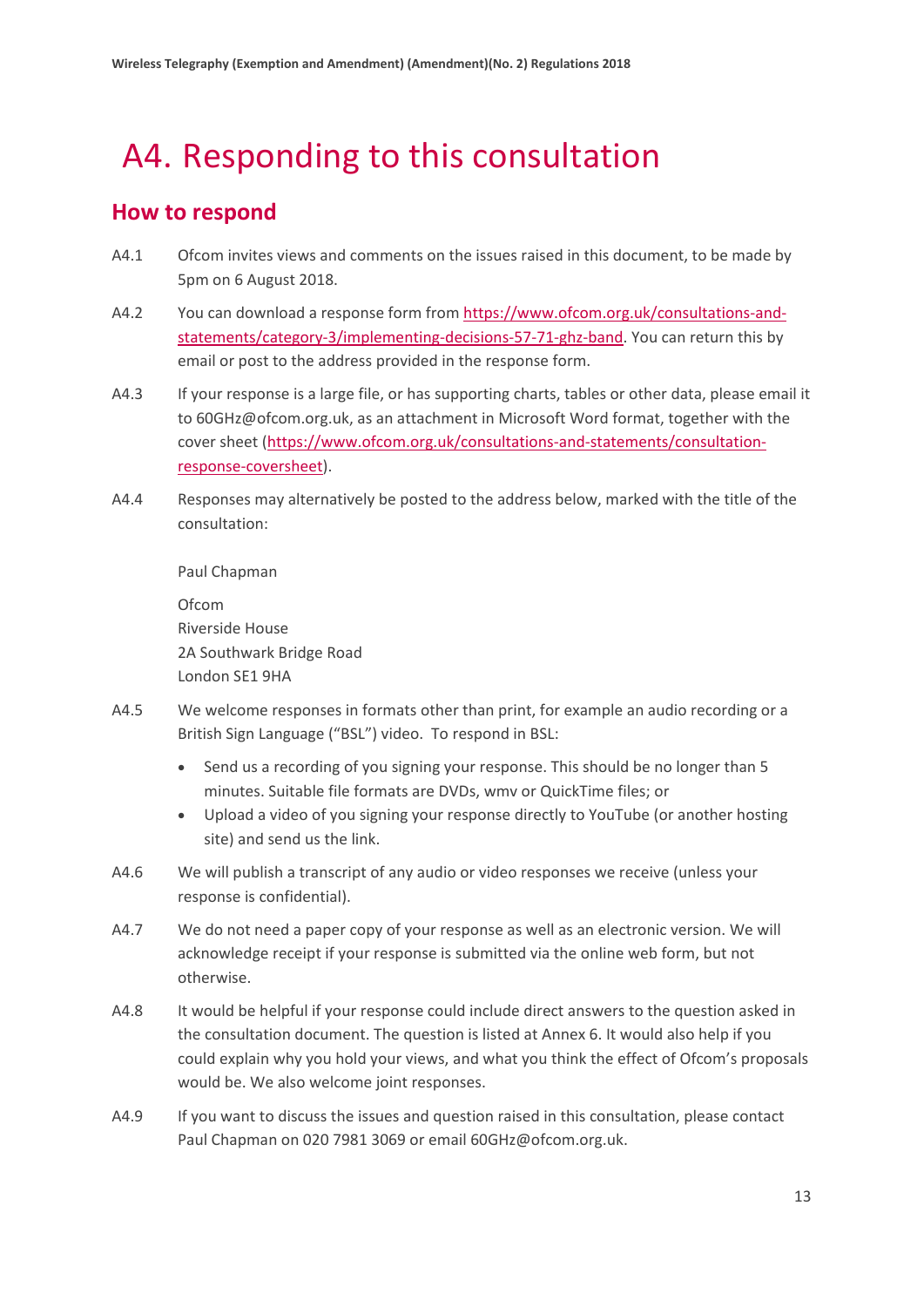### **Confidentiality**

- A4.10 Consultations are more effective if we publish the responses before the consultation period closes. In particular, this can help people and organisations with limited resources or familiarity with the issues to respond in a more informed way. So, in the interests of transparency and good regulatory practice, and because we believe it is important that everyone who is interested in an issue can see other respondents' views, we usually publish all responses on our website, [www.ofcom.org.uk,](http://www.ofcom.org.uk/) as soon as we receive them.
- A4.11 If you think your response should be kept confidential, please specify which part(s) this applies to, and explain why. Please send any confidential sections as a separate annex. If you want your name, address, other contact details or job title to remain confidential, please provide them only in the cover sheet, so that we don't have to edit your response.
- A4.12 If someone asks us to keep part or all of a response confidential, we will treat this request seriously and try to respect it. But sometimes we will need to publish all responses, including those that are marked as confidential, in order to meet legal obligations.
- A4.13 Please also note that copyright and all other intellectual property in responses will be assumed to be licensed to Ofcom to use. Ofcom's intellectual property rights are explained further at<https://www.ofcom.org.uk/about-ofcom/website/terms-of-use>

#### **Next steps**

- A4.14 Following this consultation period, Ofcom plans to publish a final statement relating to the Proposed Regulations in October 2018.
- A4.15 If you wish, you can register to receive mail updates alerting you to new Ofcom publications; for more details please see [https://www.ofcom.org.uk/about](https://www.ofcom.org.uk/about-ofcom/latest/email-updates)[ofcom/latest/email-updates](https://www.ofcom.org.uk/about-ofcom/latest/email-updates)

#### **Ofcom's consultation processes**

- A4.16 Ofcom aims to make responding to a consultation as easy as possible. For more information, please see our consultation principles in Annex A5.
- A4.17 If you have any comments or suggestions on how we manage our consultations, please email us a[t consult@ofcom.org.uk.](mailto:consult@ofcom.org.uk) We particularly welcome ideas on how Ofcom could more effectively seek the views of groups or individuals, such as small businesses and residential consumers, who are less likely to give their opinions through a formal consultation.
- A4.18 If you would like to discuss these issues, or Ofcom's consultation processes more generally, please contact Steve Gettings, Ofcom's consultation champion: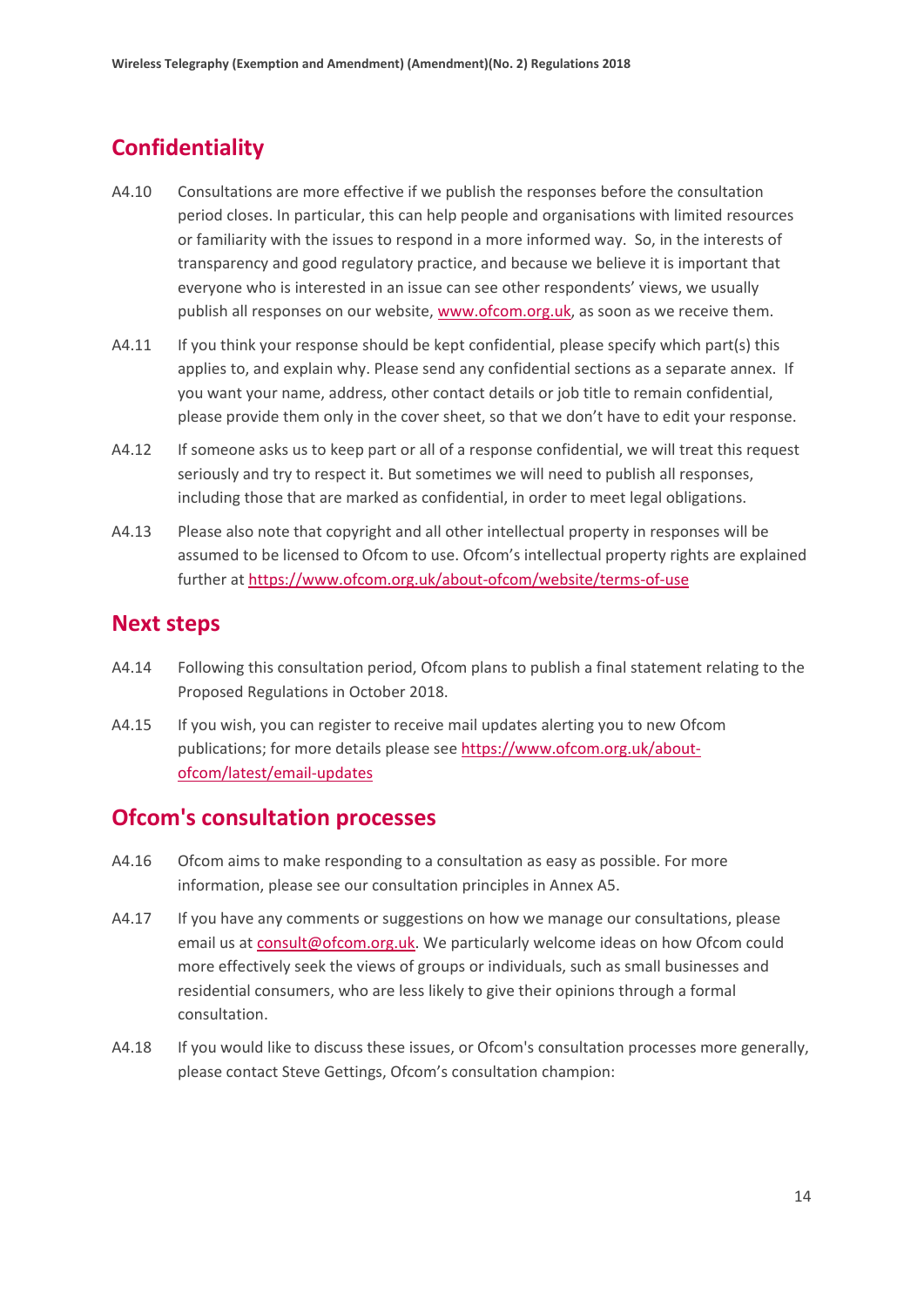Steve Gettings Ofcom Riverside House 2a Southwark Bridge Road London SE1 9HA Email: [corporationsecretary@ofcom.org.uk](mailto:corporationsecretary@ofcom.org.uk)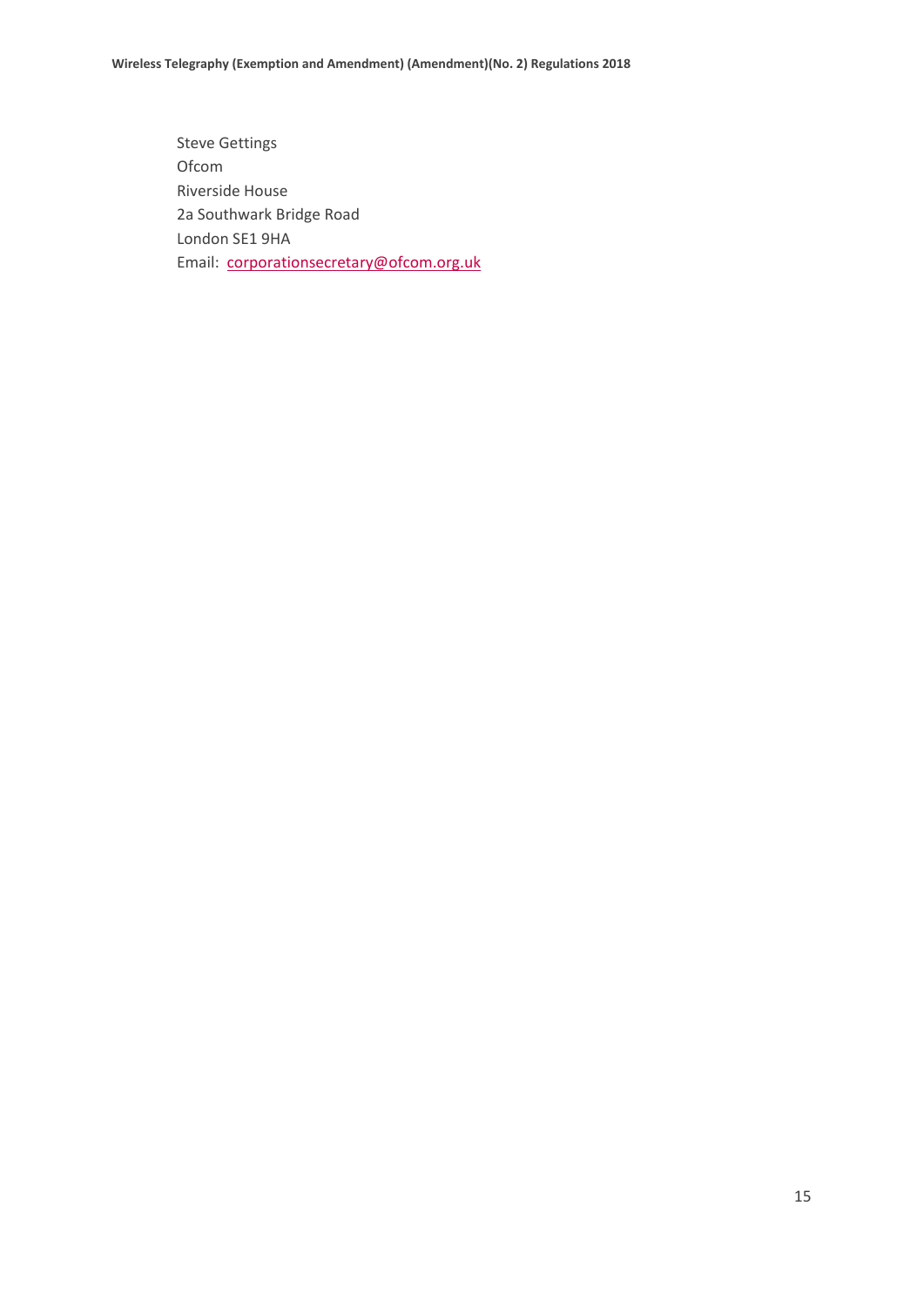# A5. Ofcom's consultation principles

### **Ofcom has seven principles that it follows for every public written consultation:**

#### **Before the consultation**

A5.1 Wherever possible, we will hold informal talks with people and organisations before announcing a big consultation, to find out whether we are thinking along the right lines. If we do not have enough time to do this, we will hold an open meeting to explain our proposals, shortly after announcing the consultation.

#### **During the consultation**

- A5.2 We will be clear about whom we are consulting, why, on what questions and for how long.
- A5.3 We will make the consultation document as short and simple as possible, with a summary of no more than two pages. We will try to make it as easy as possible for people to give us a written response. If the consultation is complicated, we may provide a short Plain English / Cymraeg Clir guide, to help smaller organisations or individuals who would not otherwise be able to spare the time to share their views.
- A5.4 We will consult for up to ten weeks, depending on the potential impact of our proposals.
- A5.5 A person within Ofcom will be in charge of making sure we follow our own guidelines and aim to reach the largest possible number of people and organisations who may be interested in the outcome of our decisions. Ofcom's Consultation Champion is the main person to contact if you have views on the way we run our consultations.
- A5.6 If we are not able to follow any of these seven principles, we will explain why.

#### **After the consultation**

A5.7 We think it is important that everyone who is interested in an issue can see other people's views, so we usually publish all the responses on our website as soon as we receive them. After the consultation we will make our decisions and publish a statement explaining what we are going to do, and why, showing how respondents' views helped to shape these decisions.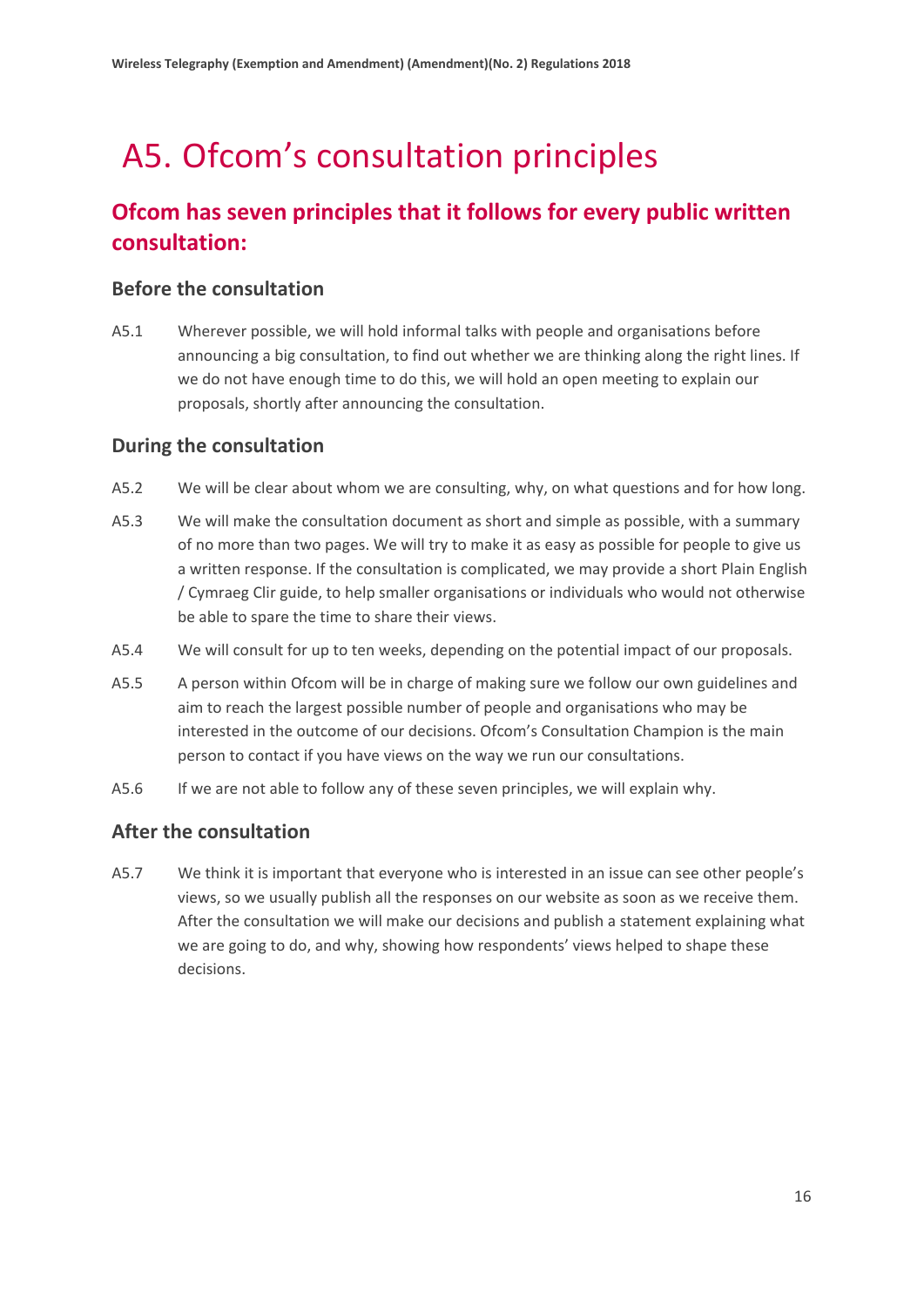# A6. Consultation coversheet

### **BASIC DETAILS**

Consultation title: To (Ofcom contact): Name of respondent: Representing (self or organisation/s): Address (if not received by email):

### **CONFIDENTIALITY**

Please tick below what part of your response you consider is confidential, giving your reasons why

| Nothing                                     |  |
|---------------------------------------------|--|
| Name/contact details/job title              |  |
| Whole response                              |  |
| Organisation                                |  |
| Part of the response                        |  |
| If there is no separate annex, which parts? |  |

If you want part of your response, your name or your organisation not to be published, can Ofcom still publish a reference to the contents of your response (including, for any confidential parts, a general summary that does not disclose the specific information or enable you to be identified)?

\_\_\_\_\_\_\_\_\_\_\_\_\_\_\_\_\_\_\_\_\_\_\_\_\_\_\_\_\_\_\_\_\_\_\_\_\_\_\_\_\_\_\_\_\_\_\_\_\_\_\_\_\_\_\_\_\_\_\_\_\_\_\_\_\_\_\_\_\_\_\_\_\_\_\_\_\_\_\_\_\_\_

### **DECLARATION**

I confirm that the correspondence supplied with this cover sheet is a formal consultation response that Ofcom can publish. However, in supplying this response, I understand that Ofcom may need to publish all responses, including those which are marked as confidential, in order to meet legal obligations. If I have sent my response by email, Ofcom can disregard any standard e-mail text about not disclosing email contents and attachments.

Ofcom seeks to publish responses on receipt. If your response is non-confidential (in whole or in part), and you would prefer us to publish your response only once the consultation has ended, please tick here.

Name Signed (if hard copy)